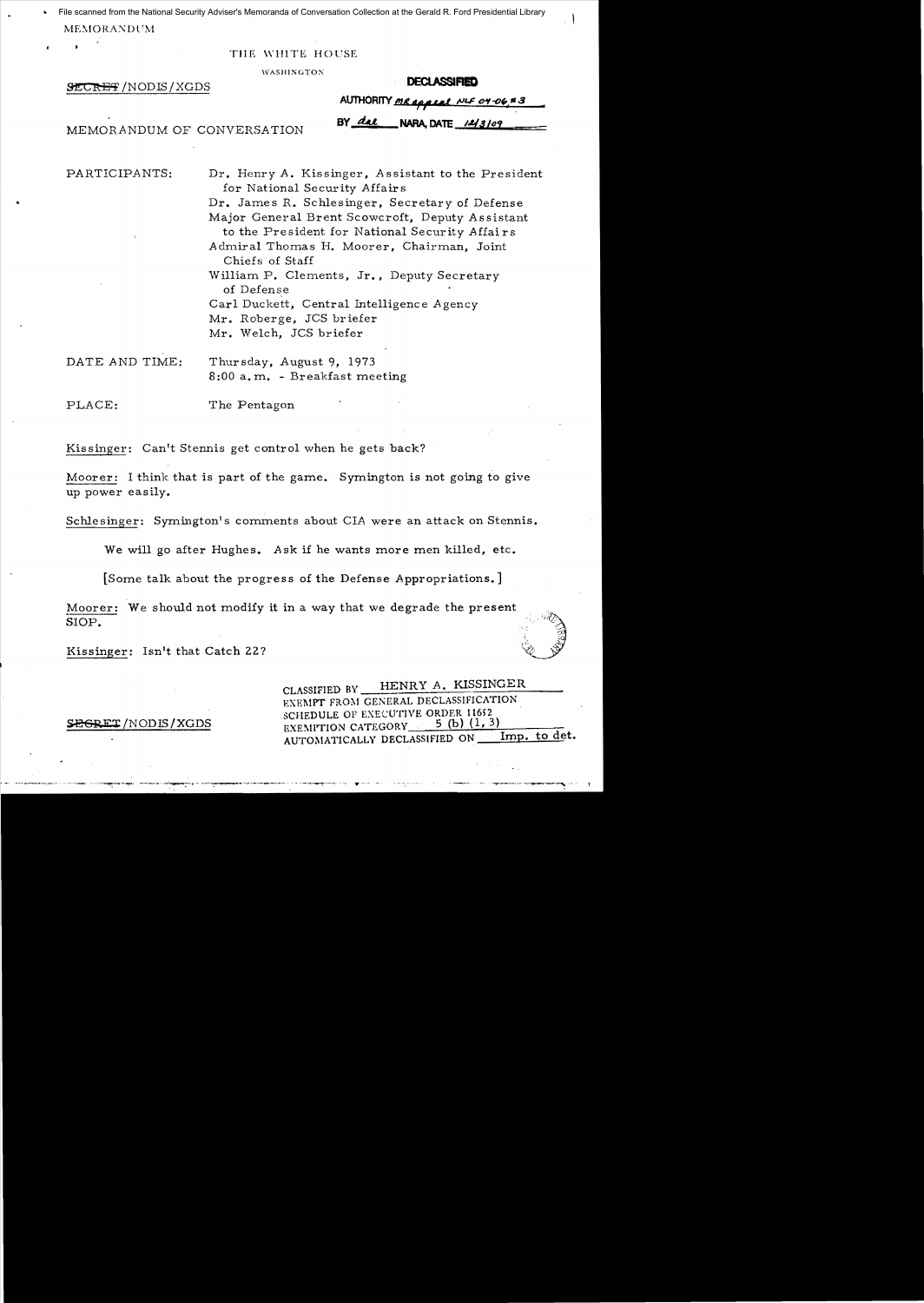#### $\frac{1}{2}$   $\frac{1}{2}$   $\frac{1}{2}$   $\frac{1}{2}$   $\frac{1}{2}$   $\frac{1}{2}$   $\frac{1}{2}$   $\frac{1}{2}$   $\frac{1}{2}$   $\frac{1}{2}$   $\frac{1}{2}$   $\frac{1}{2}$   $\frac{1}{2}$   $\frac{1}{2}$   $\frac{1}{2}$   $\frac{1}{2}$   $\frac{1}{2}$   $\frac{1}{2}$   $\frac{1}{2}$   $\frac{1}{2}$   $\frac{1}{2}$   $\frac{1}{2}$

Moorer: No, we can do it, it depends on how long we take. It depends on how quick we can get a decision and how quickly we can retarget.

There is a clear distinction between operations on a third country and those on the USSR itself. The latter certainly risks a general war. The problem is not military -- it's political and policy. It would be helpful if we could get the President involved in exercises, etc.

Kissinger: The President has to know in a crisis what options are available. Then we can get him involved in exercises.

Moorer: There's a difference between tactical and strategic weapons.

Kissinger: The President will not authorize their use in the blind, without knowing just what will happen.

Moorer: A quick decision is what I was referring to.

Kissinger: The President must know at least the categories of targets -airfields, etc.

Clements: The NSDM is deceptive. We don't have the capability to do what the NSDM asked for. The forces aren't that flexible.

The President shouldn't think he will have these options if he approves them.

Schlesinger: It's a matter of time. We can't put the mechanical flexibility into the forces until we know what is wanted.

Kissinger: The Soviet Union is building forces for something. I want to avoid the military telling the President they can do anything he orders.

Moorer: We can do better in preemption than in retaliation.

Schlesinger: I am not sure a strike (very limited) on the Soviet Union is more hazardous than taking out all the airfields in Poland.

Roberge [begins briefing:] We are looking at the different options which would cover the whole range of possibilities. In outline, there are:

## 8ECRET/NODIS/XGDS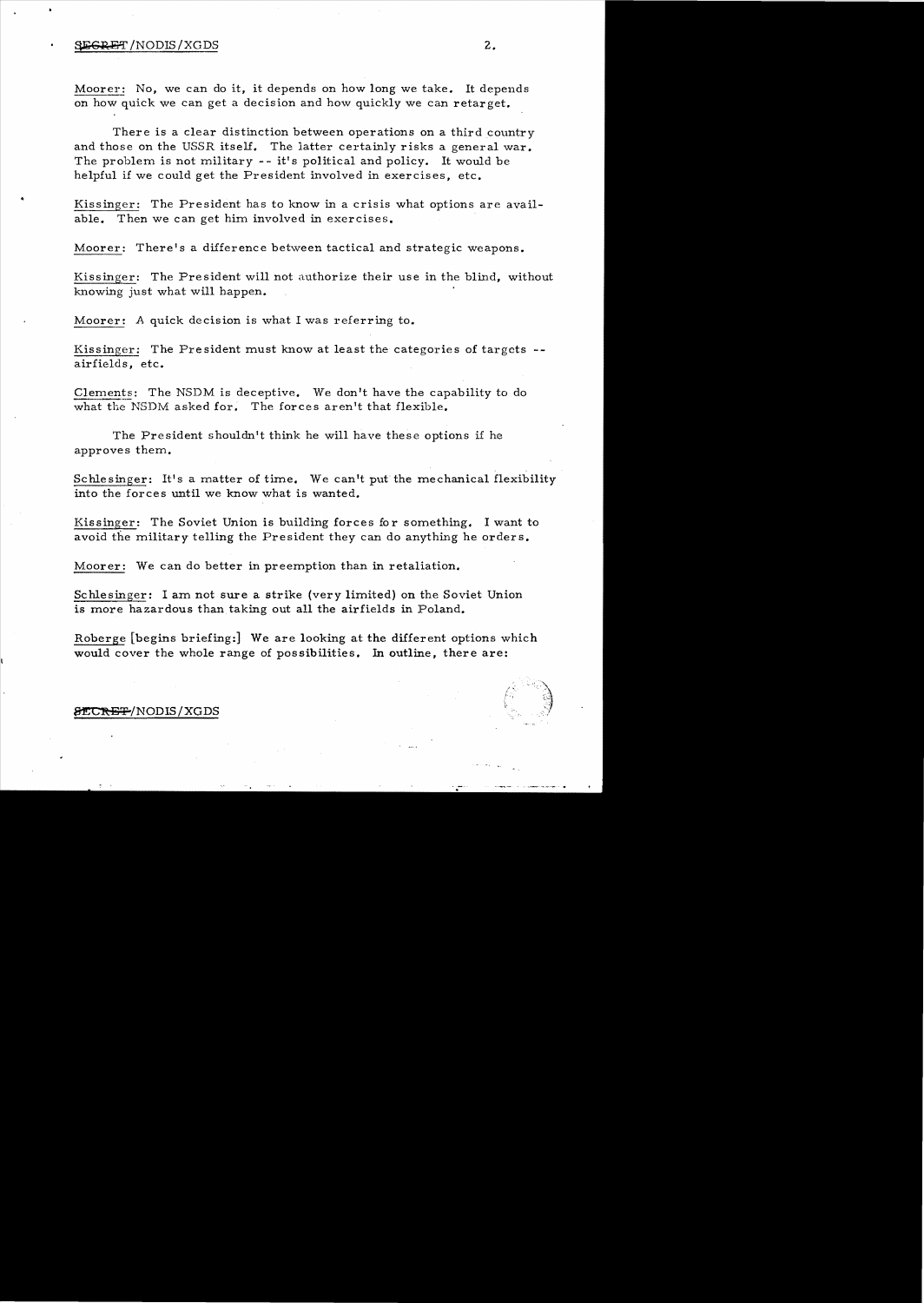### $SE$ CRET / NODIS / XGDS 3.

•

- Regional options -- theater options.  $- -$
- Limited options.
- المساعد Selected options.
- Major options.  $\sim$   $\sim$

The prime change in target base was in army units and political and economic targets.

We identified five Soviet attack options.

- (1) The Soviet nuclear threat to U.S.  $-$ -7,000
- (2) The Soviet nuclear threat to Europe 886
- (3) The Soviet nuclear threat to forces in Asia
- (4) The PRC nuclear threat to U. S.
- $(5)$  The PRC nuclear threat to U.S. forces in Asia

Kissinger: But the key is what it is we are trying to accomplish.

Schlesinger: For example, what are the political and military options?

Roberge: Those were our criteria for developing these options.

Kissinger: We would like to know what those are.

Schlesinger: We need to show the ultimate objective -- not that it is "the destruction of 11th Rocket Army."

Welch: We would like to have you look at the case studies and tell us if these are the kinds of things we need.

Kissinger: What is the next step?

Schlesinger: We are trying to convey a message to stop. "We are showing your vulnerability and demonstrating the hazards of further escalation.<sup>11</sup>

Otherwise you would have to look over the whole 4,000 target list individually.

For example, we destroy the targets on the Chinese border, leaving the USSR open to Chinese attack; that could convey a signal of a US-PRC alliance, which may or may not exist.

## **FBGRET /NODIS / XGDS**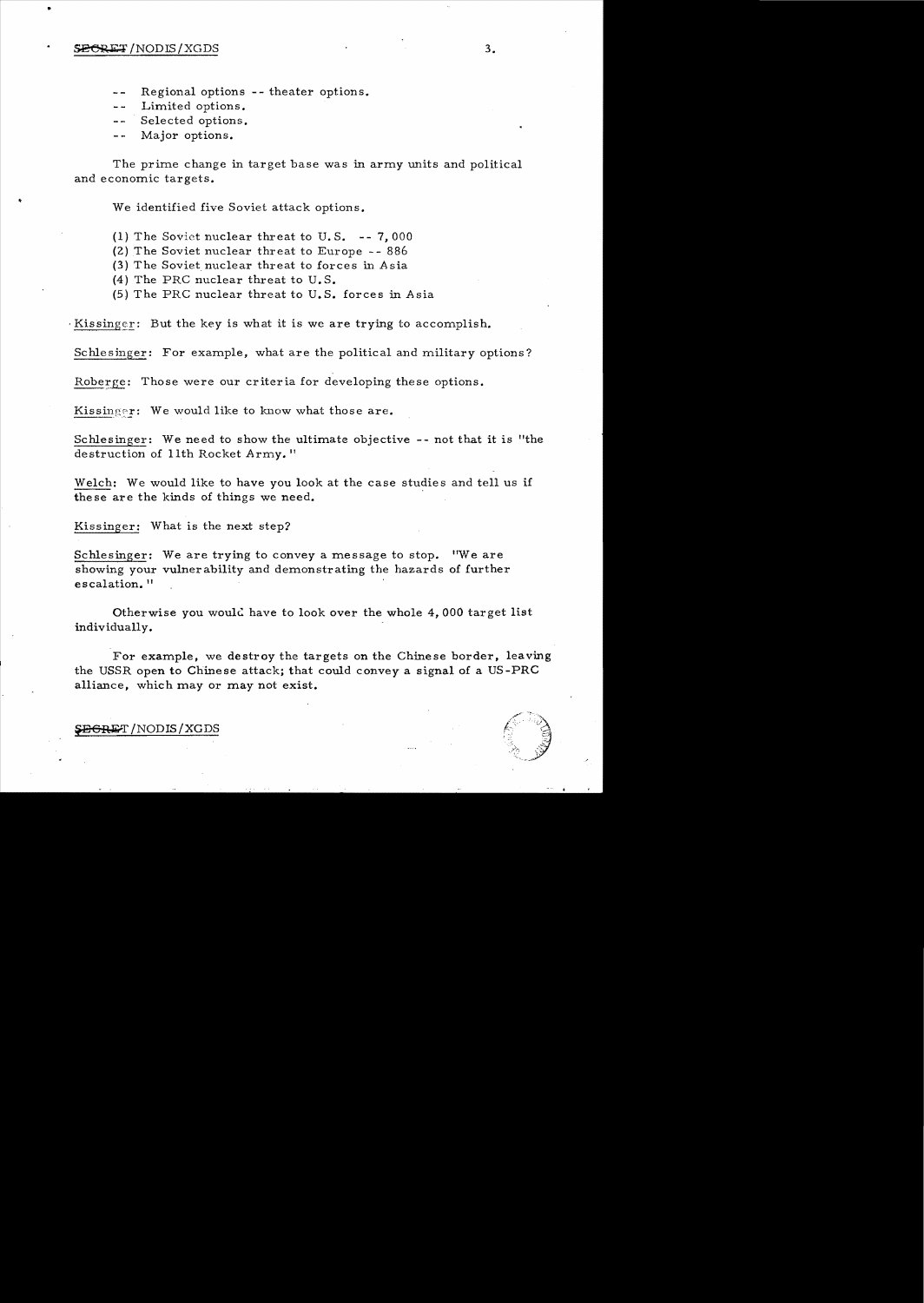### ~H:EIT /NODIS/XGDS **4.**

You tell us what message you want to convey.

Kissinger: It's the chicken and the egg. We had done good contingency planning in Jordan and it went well in '70. We wouldn't have an idea what to do in case of an attack on Iran or Europe.

If the Soviets could make us back down anywhere in the world, the result would be disastrous.

Moorer: You are right about the chicken and the egg. That is why we need a dialogue.

Duckett: Should we include options where disengagement is easy? Air or sea attack?

Kissinger: There are several categories. A European incident; a Soviet move against third countries; a third country conflict which may involve the United States.

Take Jordan -- I think we scared the Soviets by pouring forces in at a reckless rate.

I think a serious crisis is almost inevitable with the world the way it is.

Schlesinger: Take Tito's death.

Kissinger: Yes. I've had a NSSM on this kicking around for a year.

Conceputally there are two theories: escalate slowly, or take a big jump at once.

Schle singer: Computationally I lean to the second. Nuclear, I lean toward the first.

In Iran, for example, if we were to fly in some  $F-111s$ , we convey a message. Then maybe privately refer to Caspian oil fields.

Kissinger: We need to move this discussion from the theoretical to actual packages for actual areas. The most likely areas are not too legion. Let's meet after Labor Day.

S<del>CCRET</del>/NODIS/XGDS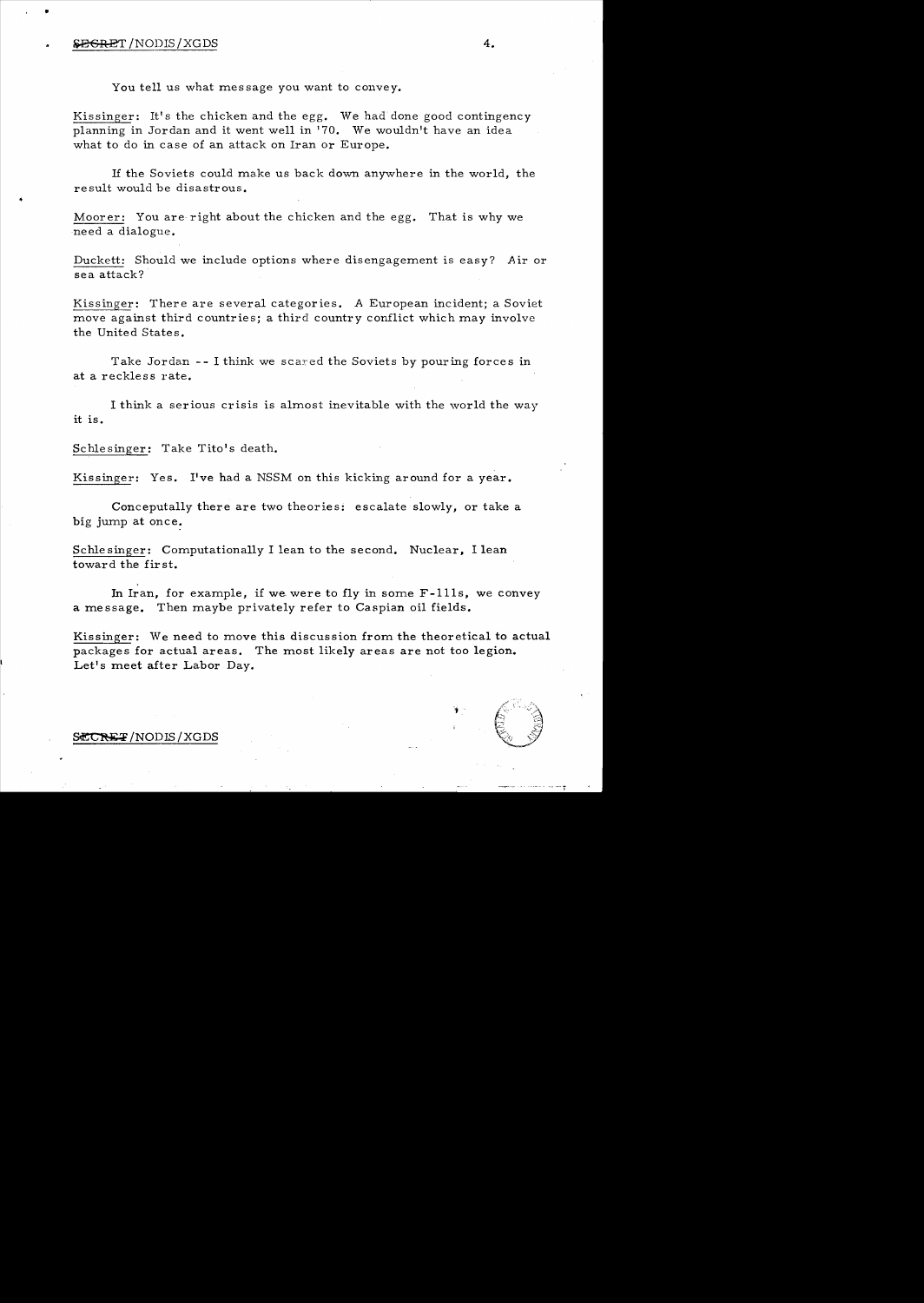festagox HAR-Schlamon 4an **HE WHITE HOUSE** worn BRist mIg  $9 \, \mu$   $13$ K. Carit Storms get writing when he reto bads? M - Stevant tent is past of a game. Sym. is writtening to give up power easily.  $S-$  Secure Attack on Sternis,<br>We will go after Hingers, acts if he Some Takk about progress of Def. approp. M- We should not wodify in a cra that we dayment sof justits of K- Subthit catch 22? MI - no, we cando it, it dymbon how long that we take Depended how given avecant

**DECLASSIFIED** AUTHORITY MR appeal NUFO4-06 #3 NARA, DATE  $12/3/09$ dal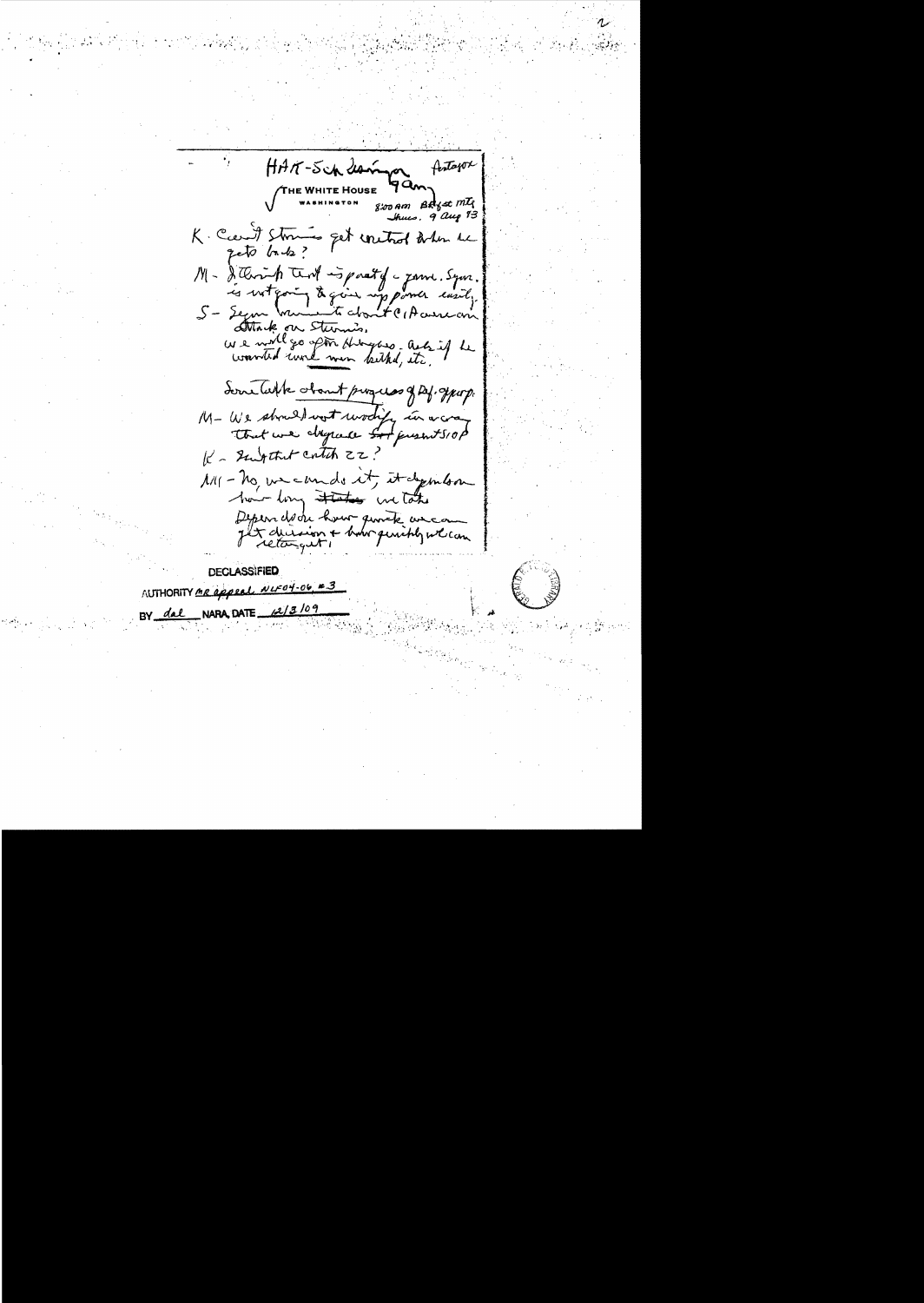Nніте Hous There is clear destruction between copies on 3rd county that on USSR itself. The letter certainly use qui war. Peoplem is cut motor - it is political potery. Helpful is we could get Puis involved in K - Pres has & human in a censis what options are avoidable. There we can get bim wird with the exercises M - Dif but too + strat upus K - Pris will wrt anthony e was in the bland, w/s knowing just what will hopen NI- Quick decision is what I was ufining to. K - Pres must know at but cattepres of tonyate - arifided, etc. Cd-FlerisOM is haptom. We don't have espatatifiedo what the NSDAR assied for, The focus own't that think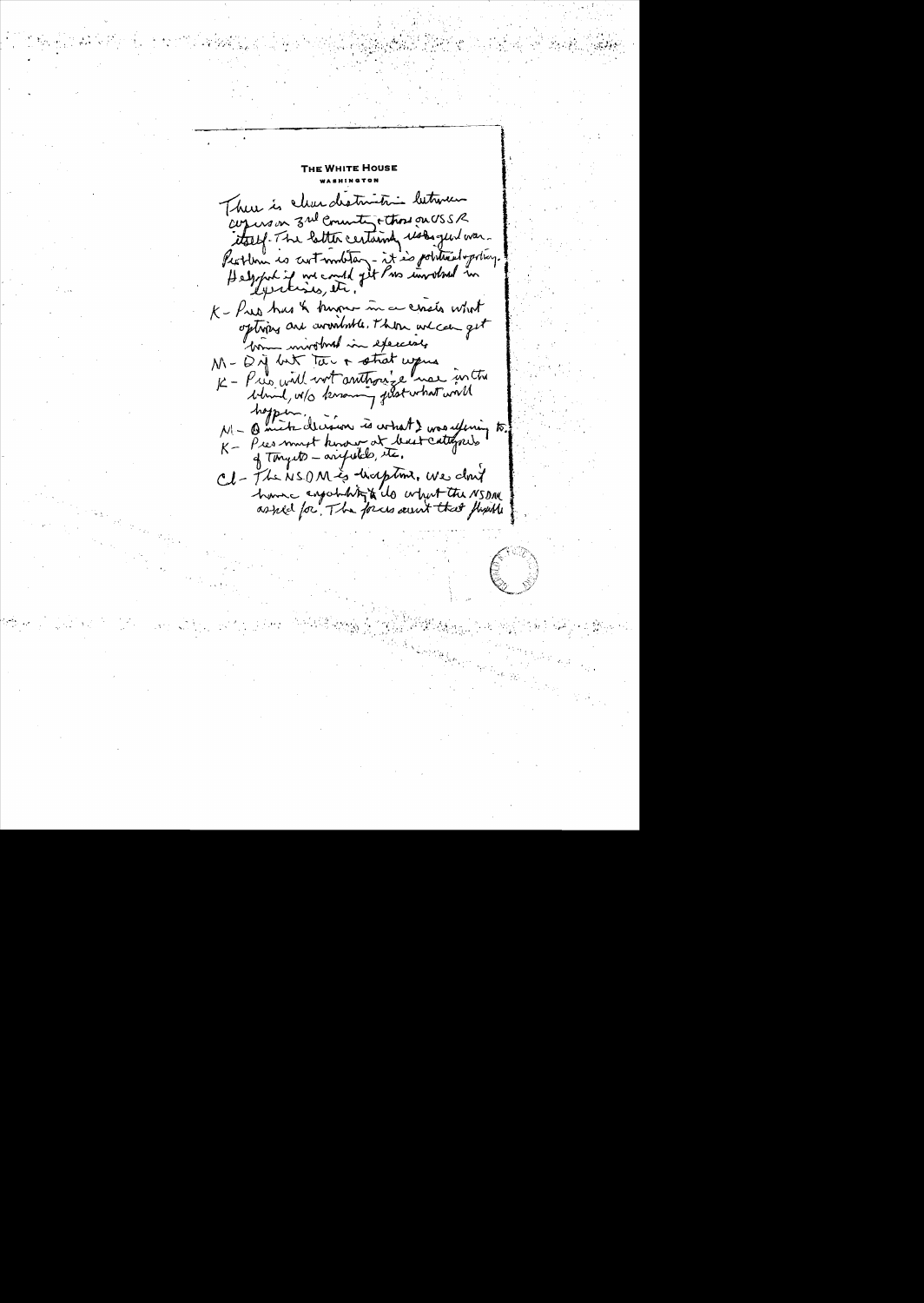**WHITE HOUS** Cl - The Pres strund but think he will have this setimes if he of proves them. S - It is a matter of time. When count K - SU is locality help for worlding. Pro they cando anything herehrs. M- We can de better ingreempton them 5 - I not sure a strike ( my limited) one v is coure hazardans than taking out But (Robinge) - We are looking at dif options which would were c comb! though of posibilities.<br>Regional options - theater of tras Limited Options -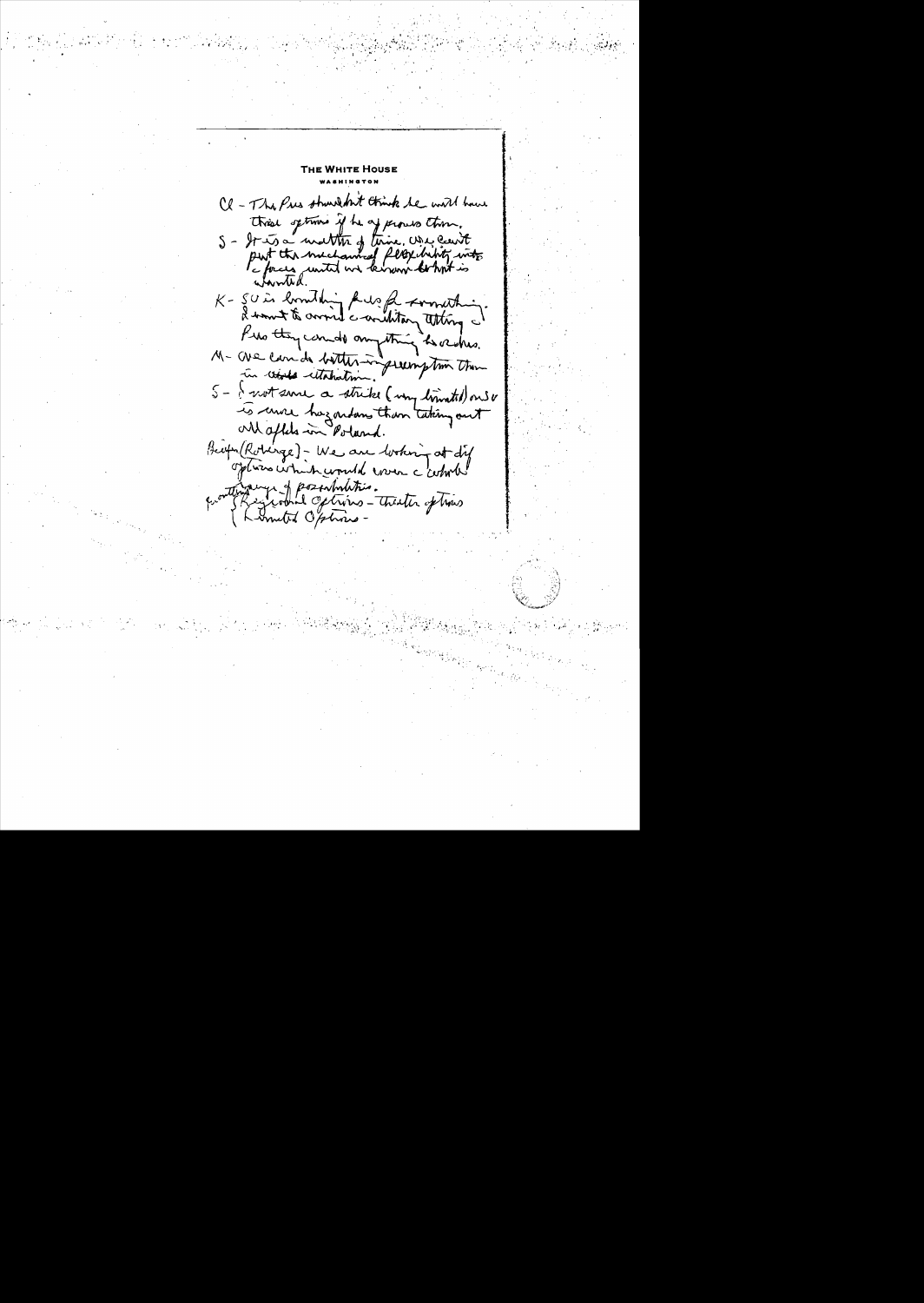**WHITE HOUSE** Selected Options myra sptins Prince change in tempet basel was We combined & sel atte to offhing (1) San mu Thront x cy ? sono  $(2)$ "Europe ES6<br>Freesingers  $(3)$  $\ell$  (  $C_{\ell}$  $(4)$   $\rho_{RC}$  $\sqrt{10}$  $\iota$  $59\rho\rho$ " fores in aux Registrian K-Bitchey is what it is we are tying Rebace-Thou whe om cultures for direction these oftens . "<br>K We would left to know what there are.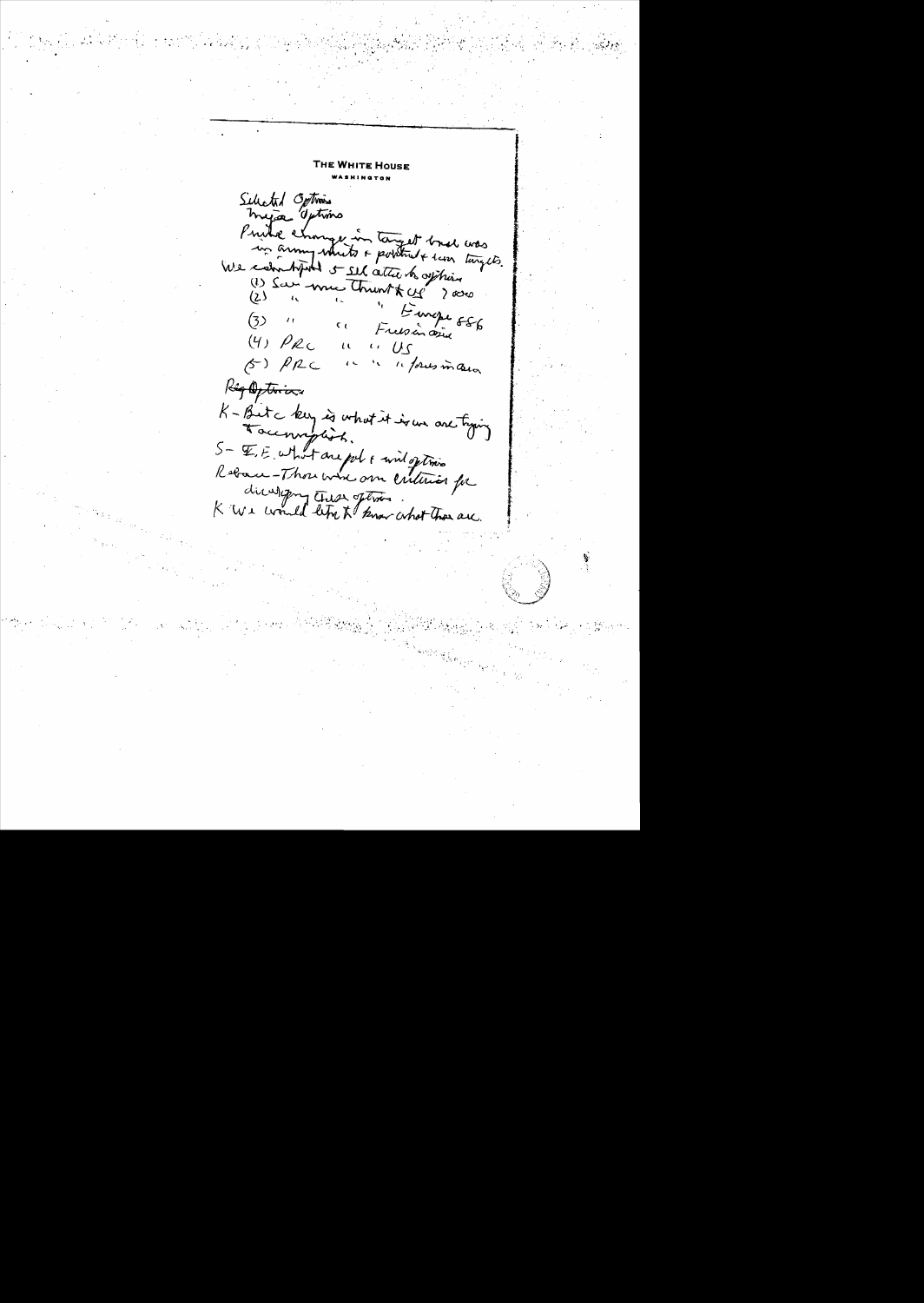**E WHITE HOUSE** S-WR need & thour estimate dyptome not that it is " distinction" of ( C Rochetary Welch - We would the to have you look at a comer stricties & Will and if there are a kinds of things are hverd. K- certhat is next step. S- We typing to vouring a missage to stop - un are showing your of furthis excalation 10 look over whole 4000 target bot For beningth, une destroy ctempts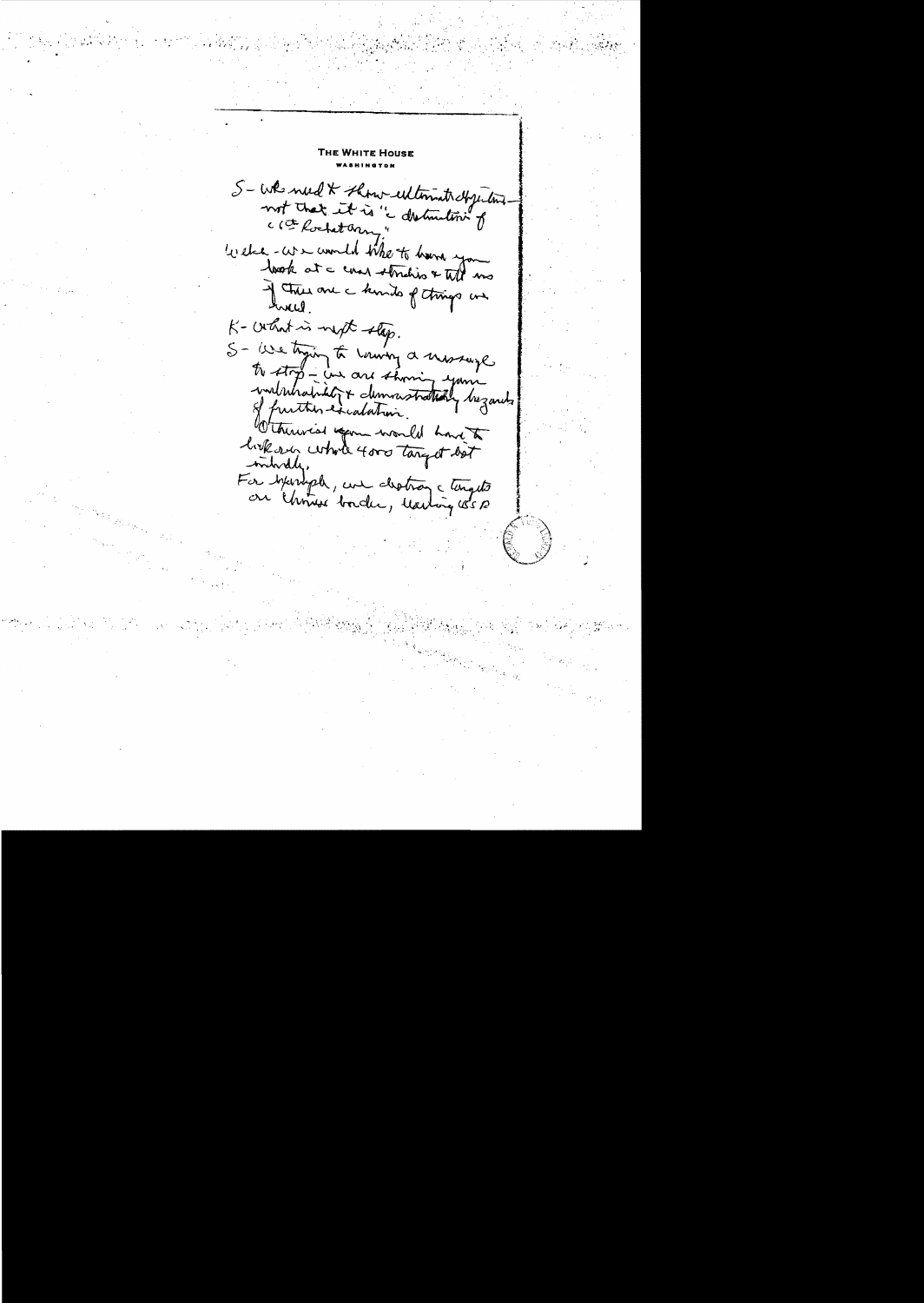**E WHITE HOUSE** Sport Churee attack- Chall coming a signal JUS-PRC althance, which may or may not exist. Formitell we what massage you want K - It is Unickens dags. We byddome wondon't have on the what it do in case of attack on down to DE un, If Sons could make no back down own motors in world, a want would cre/ chacastrons. M- You ingthe domet checken seggesthat Duchett-should avec will draly this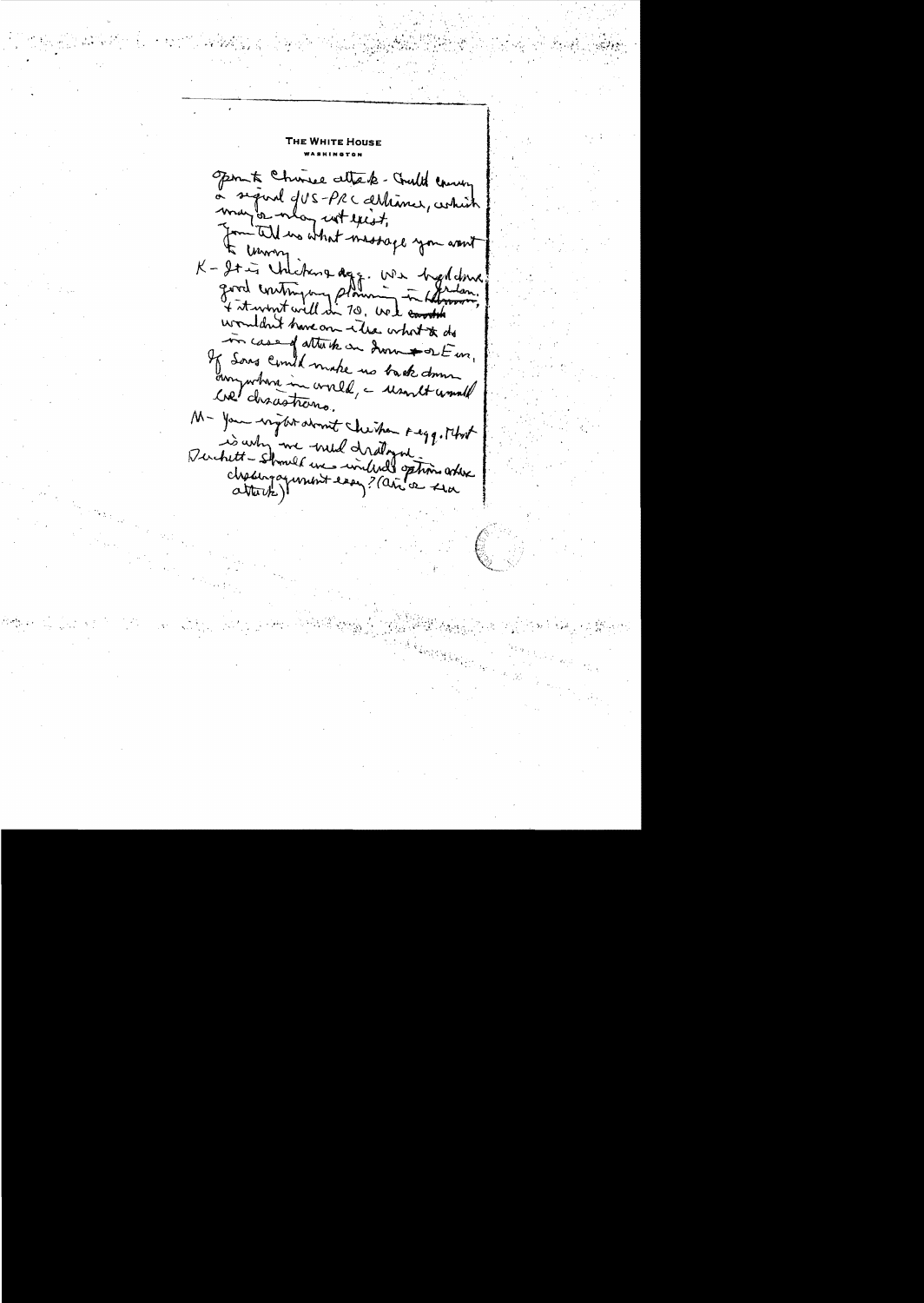Nніте Hol K- Service Coligario. a European invident a Son moving mont 3 rd countries, 3 rd commits, Todke fordom - I think on scored sorty forming pray in at a reckless note. Sttruit suiva crères à about S - Take This Death, or K Yes. Ine hal a NSSNOn this K Conceptually threase 2 Through : localite slowly, on take a big 5 - Longwhould 2 Hours - 1<br>5 - Computionly 2 Hours - 10am to